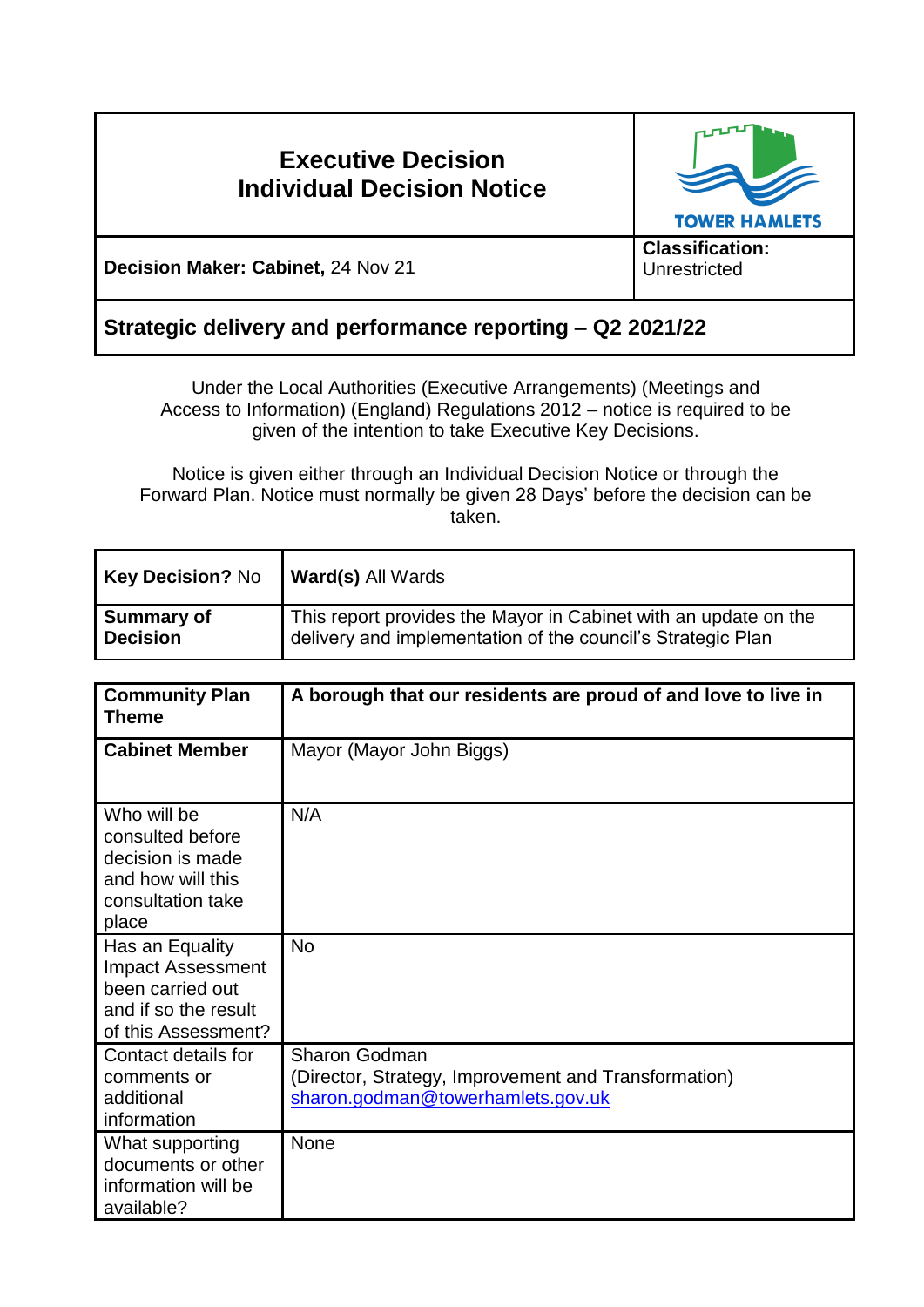| Is there an intention | No. Unrestricted |
|-----------------------|------------------|
| to consider this      |                  |
| report in private     |                  |
| session and if so     |                  |
| why (Paragraph        |                  |
| number – see notes    |                  |
| section)?             |                  |

## **NOTES**

### **Advance notice of Key Decisions**

Key decisions are all those decisions which involve major spending, or savings, or which have a significant impact on the local community. The precise definition of a key decision adopted by Tower Hamlets is contained in Article 13.03 of the [Constitution.](http://democracy.towerhamlets.gov.uk/ieListMeetings.aspx?CId=663&Year=0&info=1&MD=Constitution) Key Decisions are taken by the Mayor, by the Mayor in Cabinet or by the cabinet collectively.

Individual notices of new Key Decisions will be published on the website as they are known, whilst a Forward Plan collating these decisions will be published 28 days before each Cabinet meeting. The Forward Plan will be published on the Council's website and will also be available to view at the Town Hall and Libraries, Ideas Centres and One Stop Shops if required. [The Committee pages](https://democracy.towerhamlets.gov.uk/uuCoverPage.aspx?bcr=1) on the Council website include copies of the Forward Plan, Cabinet and other meeting dates and the publication dates of the Forward Plan.

If, due to reasons of urgency, a Key Decision has to be taken where 28 days' notice have not been given. Notice will be published (including on the website) as early as possible and Urgency Procedures as set out in the Constitution will have to be followed.

The most effective way for the public to make their views known about the issues listed in the Forward Plan is to examine the consultation column of the Forward Plan, and/or contact the report author or Cabinet Lead Member as soon as possible, and no later than 10 working days before the decision is expected to be taken.

Reports, appendices and background papers will be available on the Council's website 5 clear working days before the Cabinet meeting. For all other information or to submit documents in relation to any issue, please contact the relevant officer.

#### **Notice of Intention to Conduct Business in Private**

**The Council is also required to give at least 28 days' notice if it wishes to consider any of the reports on the agenda of an Executive meeting (such as Cabinet) in private session. The last row of each item below will indicate any proposal to consider that item in private session. S**hould you wish to make any representations in relation to an item being considered in private please contact Democratic Services on the contact details listed below. Note that this applies to Cabinet but not to Individual Mayoral Decisions outside of Cabinet.

The notice may reference a paragraph of Section 12A of the 1972 Local Government Act. In summary those paragraphs refer to the following types of exempt information (more information is available in the Constitution):